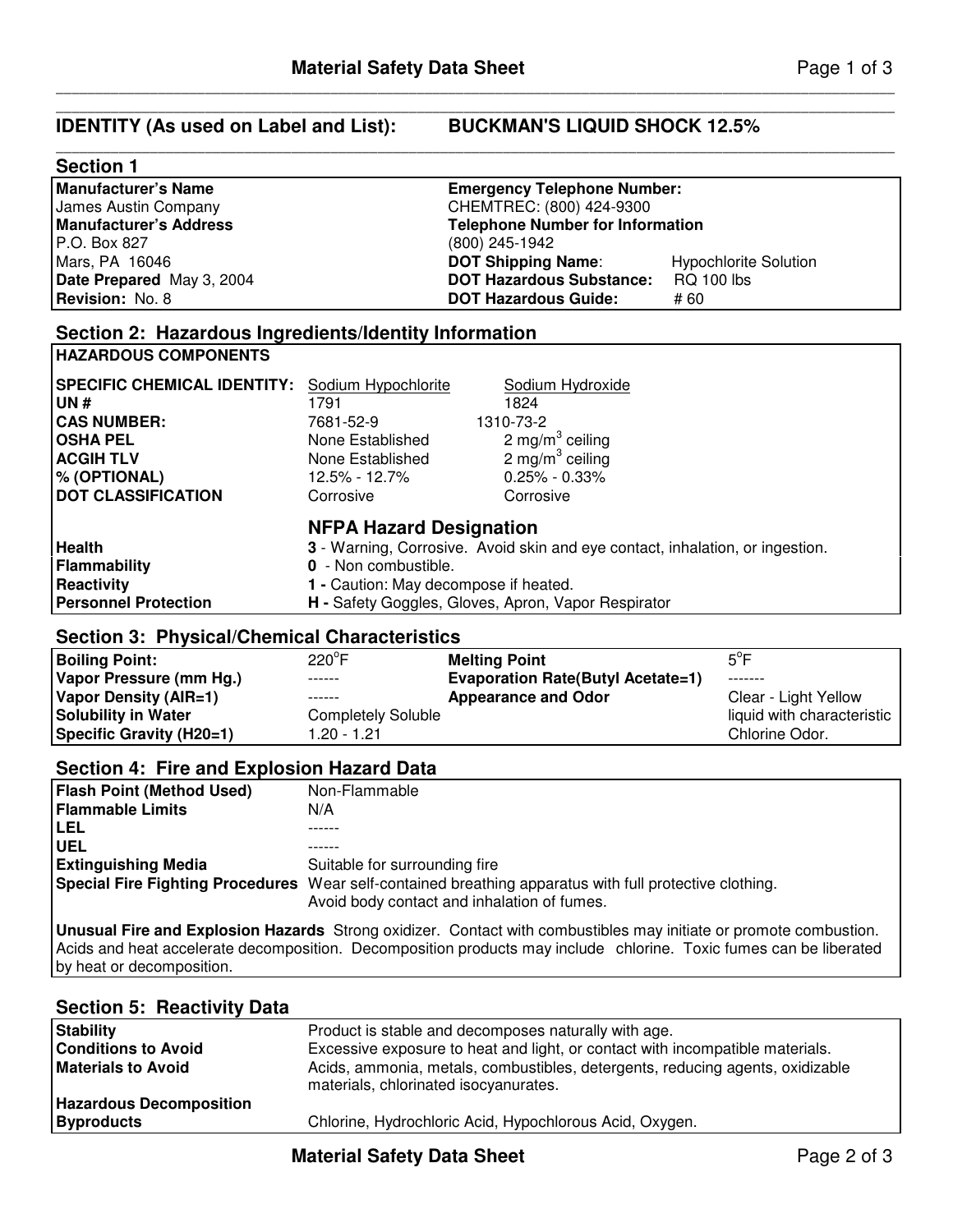**IDENTITY (As used on Label and List): BUCKMAN'S LIQUID SHOCK 12.5%**

| Section 6: Health Hazard Data                              |                                                                                                                                               |               |                                        |                 |                                                                                                                     |                                                                                                                                                             |
|------------------------------------------------------------|-----------------------------------------------------------------------------------------------------------------------------------------------|---------------|----------------------------------------|-----------------|---------------------------------------------------------------------------------------------------------------------|-------------------------------------------------------------------------------------------------------------------------------------------------------------|
| <b>Routes of Entry:</b>                                    | <b>Inhalation</b>                                                                                                                             | Yes           | <b>Skin</b>                            | Yes             | <b>Ingestion</b> Yes                                                                                                |                                                                                                                                                             |
| <b>Health Hazards (Acute and Chronic)</b><br>Acute:        | Severe irritant to skin, eyes, nose, throat and gastrointestinal tract.<br>Prompt treatment is important to minimize effects of overexposure. |               |                                        |                 |                                                                                                                     |                                                                                                                                                             |
| <b>Chronic:</b>                                            | Eyes:<br>Skin:<br>Inhalation:<br>Ingestion:                                                                                                   |               | Severe irritant<br>coma and death.     | Severe irritant | Irritant to respiratory tract                                                                                       | Corrosion of mucous membranes; perforation of<br>esophagus and stomach. May lead to convulsions,                                                            |
| Carcinogenicity:                                           | NTP:<br><b>IARC Monographs</b><br><b>OSHA Regulated</b>                                                                                       |               | Not listed<br>Not listed<br>Not listed |                 |                                                                                                                     |                                                                                                                                                             |
| <b>Signs and Symptoms of Exposures:</b>                    | <b>Eyes and Skin:</b><br><b>Respiratory Tract:</b><br>Ingestion:                                                                              |               |                                        |                 | Severe irritation and reddening.<br>sore throat and labored breathing.<br>and stomach, convulsions, coma and death. | Coughing and irritation. May cause shortness of breath,<br>Nausea and vomiting, possible perforation of esophagus                                           |
| <b>Medical Conditions Generally Aggravated by Exposure</b> |                                                                                                                                               |               |                                        |                 |                                                                                                                     | Vapors may aggravate respiratory ailments.                                                                                                                  |
| <b>Emergency and First Aid Procedures</b>                  |                                                                                                                                               |               |                                        |                 |                                                                                                                     |                                                                                                                                                             |
|                                                            | Eyes:                                                                                                                                         |               | physician.                             |                 |                                                                                                                     | Flush with water for at least 15 minutes and call                                                                                                           |
|                                                            | Skin:                                                                                                                                         |               | skin is burned, call physician.        |                 |                                                                                                                     | Flush affected areas with plenty of water. Remove<br>contaminated clothing and wash with soap and water. If                                                 |
|                                                            | Inhalation:                                                                                                                                   |               |                                        |                 |                                                                                                                     | Remove victim to fresh air and call physician if breathing                                                                                                  |
|                                                            |                                                                                                                                               | is difficult. |                                        |                 |                                                                                                                     |                                                                                                                                                             |
|                                                            | Ingestion:                                                                                                                                    |               |                                        |                 |                                                                                                                     | Rinse mouth with water. Drink large amounts of water<br>and/or milk. Do not induce vomiting. Call Physician.<br>DO NOT USE BAKING SODA OR ACIDIC ANTIDOTES. |

\_\_\_\_\_\_\_\_\_\_\_\_\_\_\_\_\_\_\_\_\_\_\_\_\_\_\_\_\_\_\_\_\_\_\_\_\_\_\_\_\_\_\_\_\_\_\_\_\_\_\_\_\_\_\_\_\_\_\_\_\_\_\_\_\_\_\_\_\_\_\_\_\_\_\_\_\_\_\_\_\_\_\_\_\_\_\_\_\_\_\_\_\_\_\_\_\_\_\_\_\_\_\_\_\_\_\_ \_\_\_\_\_\_\_\_\_\_\_\_\_\_\_\_\_\_\_\_\_\_\_\_\_\_\_\_\_\_\_\_\_\_\_\_\_\_\_\_\_\_\_\_\_\_\_\_\_\_\_\_\_\_\_\_\_\_\_\_\_\_\_\_\_\_\_\_\_\_\_\_\_\_\_\_\_\_\_\_\_\_\_\_\_\_\_\_\_\_\_\_\_\_\_\_\_\_\_\_\_\_\_\_\_\_\_

\_\_\_\_\_\_\_\_\_\_\_\_\_\_\_\_\_\_\_\_\_\_\_\_\_\_\_\_\_\_\_\_\_\_\_\_\_\_\_\_\_\_\_\_\_\_\_\_\_\_\_\_\_\_\_\_\_\_\_\_\_\_\_\_\_\_\_\_\_\_\_\_\_\_\_\_\_\_\_\_\_\_\_\_\_\_\_\_\_\_\_\_\_\_\_\_\_\_\_\_\_\_\_\_\_\_\_

# **Section 7: Precautions for Safe Handling and Use**

## **Steps to be Taken in Case Material is Released or Spilled:**

Toxic to fish and aquatic life. Do not allow material to enter sewers, streams, ponds, storm drains. Personnel involved with clean-up must be equipped with NOISH approved respiratory protection, eye protection, rubber boots, rubber gloves and protective clothing.

#### **Waste Disposal Method:**

Do not absorb spills with flammable materials such as sawdust or combustible absorbents. Contain spills in as small an area as possible for neutralization and dilution. Absorbent material is best placed in plastic containers. Dispose of residue in accordance with Federal, State and Local regulations.

#### **Precautions to be Taken in Handling and Storing.**

Store in ventilated containers away from sunlight; separate from acids, heat, oxidizing materials, ammonia, hydrocarbons, alcohols, ethers or isocyanurates. Store in cool area.

### **Other Precautions:**

Do not mix with other cleaning agents containing acids or ammonia. These may liberate chlorine and chloramines upon mixing. Avoid wearing contact lenses when handling this product. Do not store in metal containers.

\_\_\_\_\_\_\_\_\_\_\_\_\_\_\_\_\_\_\_\_\_\_\_\_\_\_\_\_\_\_\_\_\_\_\_\_\_\_\_\_\_\_\_\_\_\_\_\_\_\_\_\_\_\_\_\_\_\_\_\_\_\_\_\_\_\_\_\_\_\_\_\_\_\_\_\_\_\_\_\_\_\_\_\_\_\_\_\_\_\_\_\_\_\_\_\_\_\_\_\_\_\_\_\_\_\_\_